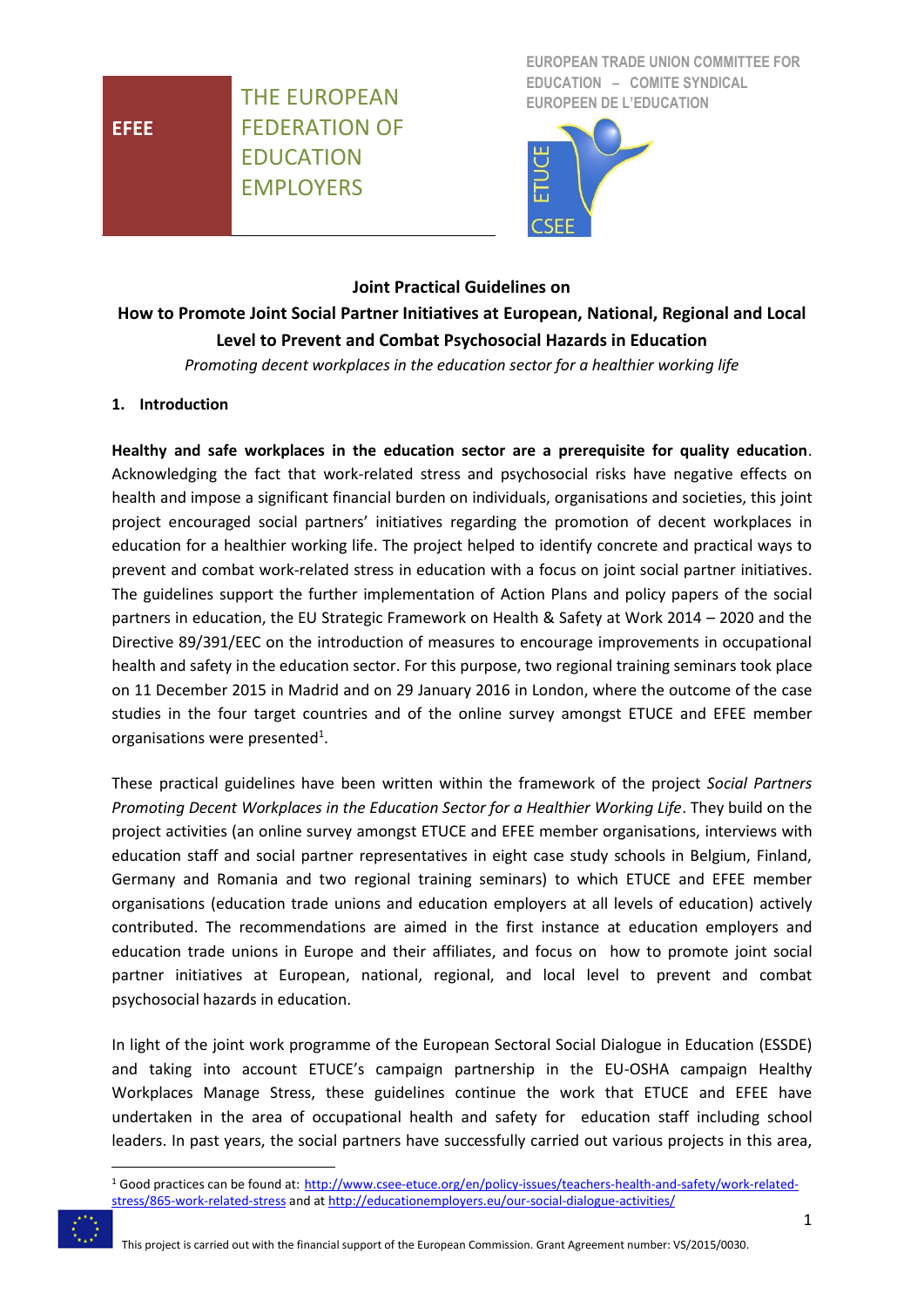e.g. on teachers' work-related stress and third-party-violence, but also on social dialogue issues, e.g. recruitment and retention in the education sector. With these guidelines, ETUCE and EFEE recognise the need to enhance further the commitment to healthy and safe workplaces in education and seek to continue to support the implementation of the European Social Partners' Framework Agreements on the prevention of work-related stress and on the prevention of violence and harassment at national level.

The guidelines address the EU priorities set out in the EU Strategic Framework on Health & Safety at Work 2014 – 2020, in particular as regards the recommended action to review the implementation of national OSH strategies in consultation with the social partners and as regards the strategic objectives to facilitate compliance with OSH legislation and address demographic change and the ageing of the workforce. They contribute to the EU employment and social policy objectives as stipulated in the Europe 2020 Strategy with its flagship initiatives for smart, sustainable and inclusive growth.

## **2. Definition**

ETUCE and EFEE believe that education institutions should be safe and healthy places which promote success in teaching and learning. Education institutions - including all education levels and covering both teaching and non-teaching staff working in the education sector ((pre)-primary, secondary, vocational education and training, adult learning and higher education and research) - are the workplace of school leaders, teachers and other education staff, but foremost they are education institutions for students. The purpose therefore is to support the creation of an atmosphere where students can learn and teachers and other staff in education can carry out their work in a positive, healthy and safe setting.

*According to the European Agency for Safety and Health at Work (EU-OSHA), psychosocial risks arise from poor work design, organisation and management, as well as a poor social context of work, and they may result in negative psychological, physical and social outcomes such as workrelated stress, burnout or depression. It is important not to confuse psychosocial risks such as excessive workload with conditions where, although stimulating and sometimes challenging, there is a supportive work environment in which workers are well trained and motivated to perform to the best of their ability. A good psychosocial environment enhances good performance and personal development, as well as workers' mental and physical well-being.*

*Workers experience stress when the demands of their job are excessive and greater than their capacity to cope with them. In addition to mental health problems, workers suffering from prolonged stress can go on to develop serious physical health problems such as cardiovascular disease or musculoskeletal problems.*

*For the organisation, the negative effects include poor overall [work] performance, increased absenteeism and presenteeism (workers turning up for work when sick and unable to function effectively) and increased accident and injury rates. Absences tend to be longer than those arising from other causes and work-related stress may contribute to increased rates of early retirement. Estimates of the cost to workplaces and society are significant and run into billions of euros at national level.*

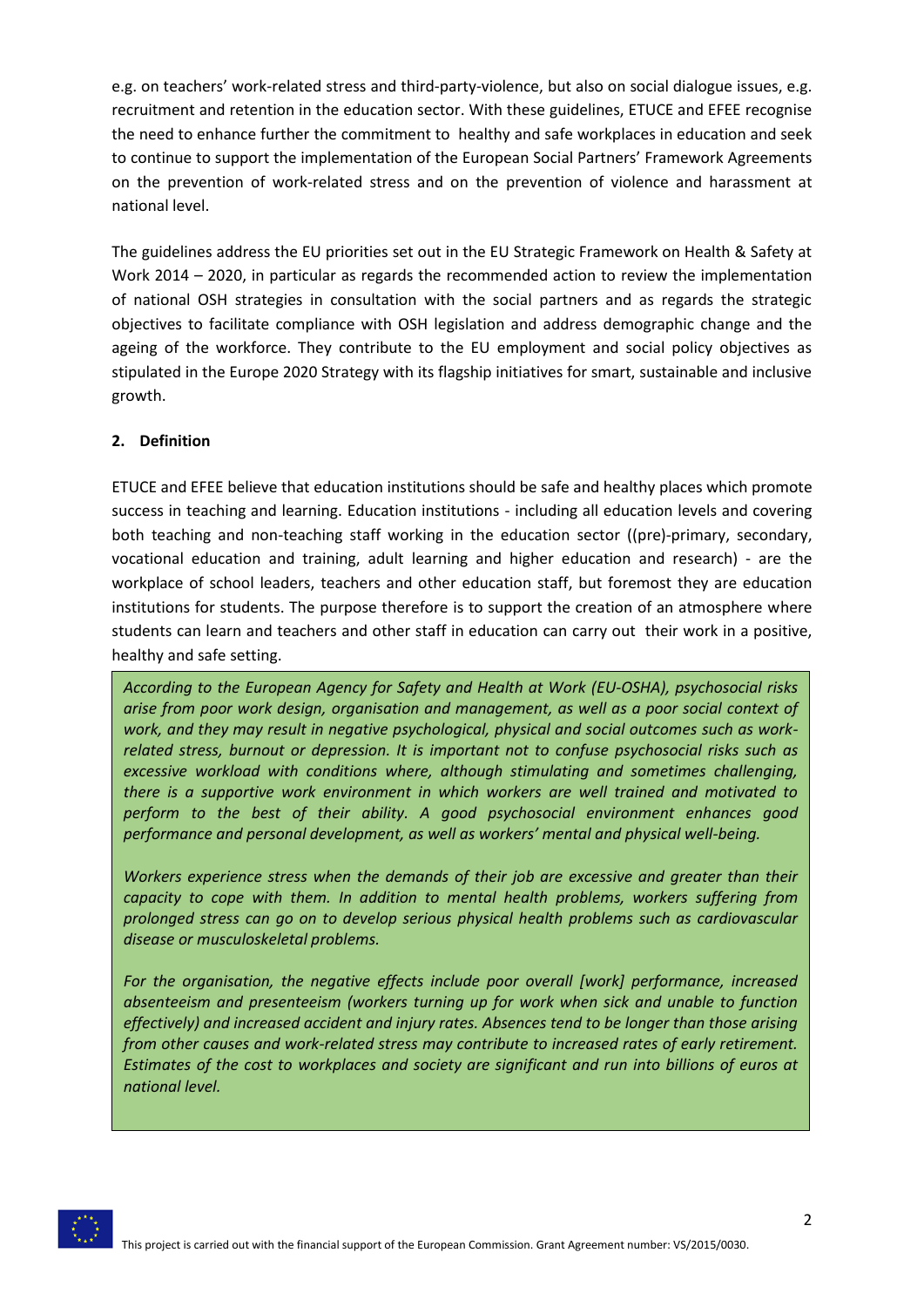This document reflects the work of ETUCE, EFEE and their member organisations on decent workplaces in the education sector for a healthier working life on which to develop further action at European, national, regional and local level.

With a view to bringing about a sustainable change that has a lasting impact on the education institution environment, steps to determine and strengthen the fundamental values in school (e.g. mutual respect, democratic citizenship) should start from early childhood education and involve all stakeholders in education, social partners, school leaders, teachers, students and parents alike. Therefore, efficient and targeted investment in quality education and training is needed at all levels to ensure healthy and safe education institutions as providers of quality education.

## **3. Aim**

These practical guidelines seek to provide education authorities, education employers and education trade unions in Europe and their affiliates with concrete recommendations on how to promote decent workplaces in the education sector for a healthier working life through joint social partner initiatives at European, national, regional and local level to prevent and combat psychosocial hazards in education. They aim to assist the social partners in education and their affiliated members in developing concrete strategies and actions to increase awareness about the importance of the provision of healthy and safe working conditions in education institutions among the relevant stakeholders, including those dealing with education at European level. Essentially, these guidelines seek to help education authorities, education employers and education trade unions enhance and maintain decent and high quality working conditions in the education sector, with the ultimate goal of high quality education.

Rather than providing a one-size-fits-all approach, this set of guidelines should be understood as a tool to be assessed against and adjusted to the national settings concerning healthy and safe working conditions, specifically taking into account the circumstances of each individual workplace.

#### **4. Recommendations – Make a start**

The recommendations address three main levels (European, national and education institution level) for specific actions.

#### **At European level it is important that the social partners in education**

- Raise awareness amongst the social partners and education stakeholders at European and national level that investing in the health and wellbeing of education staff has a direct return on quality in education and reduces the huge costs otherwise caused through poor performance, absenteeism and long-term health impacts on staff;
- Encourage social partner organisations in education at national, regional and local level to pro-actively engage in preventing and tackling the issues of psychosocial hazards in social dialogue and collective agreements;
- Tackle the stigma of psychosocial hazards and work-related stress to inform those who remain sceptical about the issue that these hazards are not a problem for individuals but are related to the working environment and the organisation of work;

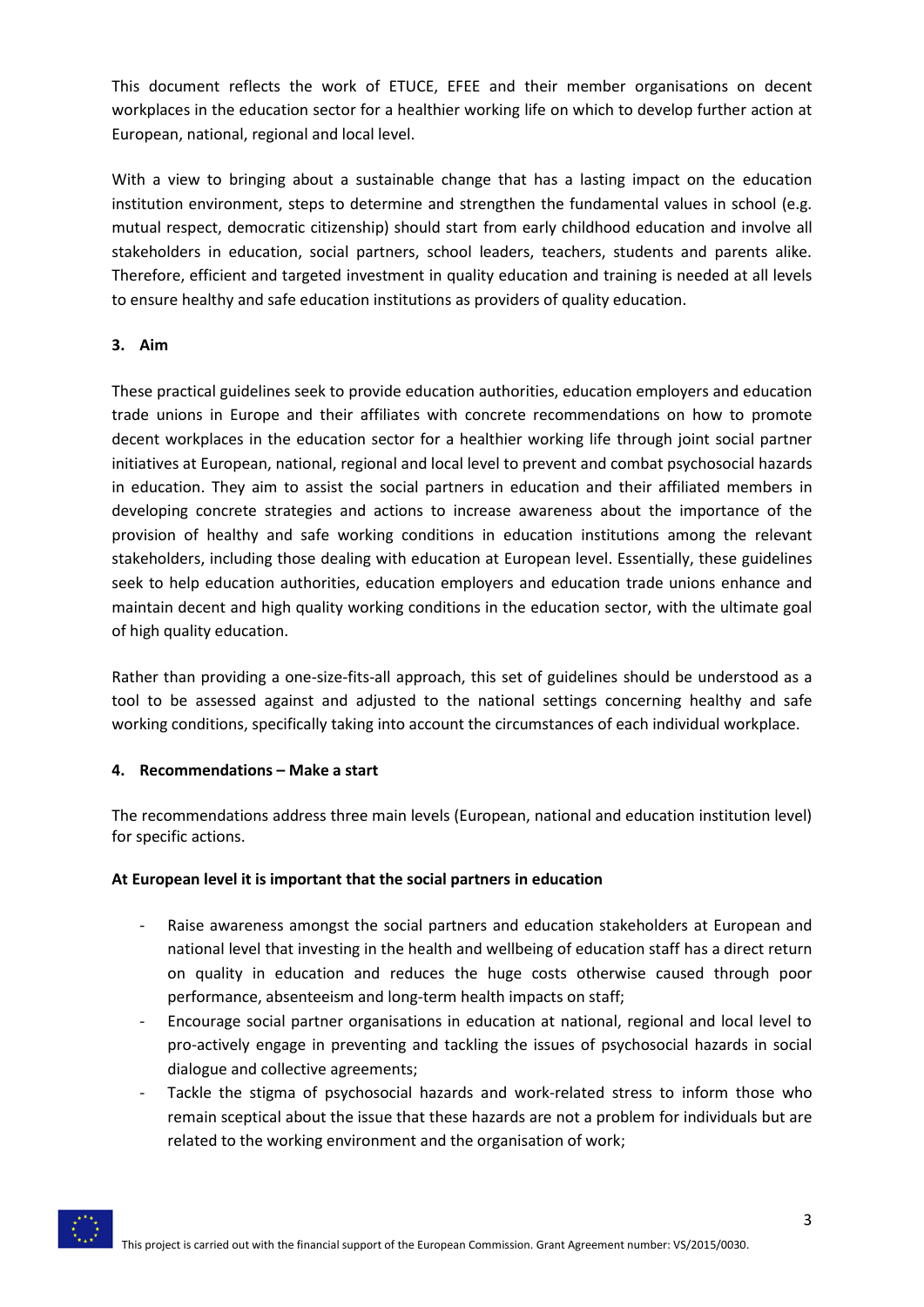- Recognise, in the context of longer working lives, the need for a 'whole life approach', e.g. in relation to tackling stress as how young teachers are supported can affect their later working life;
- Promote the inclusion of the prevention of psychosocial hazards in initial teacher training and in continuous professional development both for school leaders and education staff;
- Establish a platform for the exchange of good practices and joint policy guidelines developed by social partners in education at national, regional and local level;
- Strengthen European collaboration and the cooperation of social partners on occupational health management in schools;
- Continue advocating the implementation of the Strategic Framework for OSH at national level in the education sector and the uptake of these in the country specific recommendations;
- Monitor and follow up on the implementation of these guidelines;

## **At national/regional level it is important that the social partners in education**

- With a view to increasing the attractiveness of the teaching profession and to raising the status of education staff (including school leaders and teachers), establish clear guidelines on curriculum, teacher training and well-being (including the prevention of psycho-social hazards) that are embedded in a comprehensive strategy for the recruitment and retention of education staff;
- Take into account the impact of previous education reforms before introducing further change
- Further raise awareness of school leaders and education staff about the prevention of psychosocial hazards by including it in initial teacher training and in continuous professional development with a view, to sharing information about steps that can be taken to promote better work/life balance.
- Tackle the stigma of psychosocial hazards and work-related stress to inform those who remain sceptical about the issue that these hazards are not a problem for individuals but are related to the working environment and the organisation of work;
- Encourage and promote regular risk assessments as required by national law which address staff health and wellbeing at the workplace with a view to identifying the real needs of education staff, including the risks they face, and put in place appropriate measures that go beyond a paper strategy, e.g. involving staff in decisions about strategies to reduce workrelated stress;
- Provide evidence and data on the health and wellbeing of education staff by, for example, calculating the return on investments for steps taken in relation to occupational health and safety in education ;
- When implementing reforms, measures or any actions concerning the education sector, take into consideration the positive impact these measures have in economic health terms;
- Make the case for labour inspections that include the prevention of psychosocial hazards and are carried out with the objective of supporting and encouraging education institutions to put in place appropriate measures to tackle work-related stress and to create a decent work environment that prevents psychosocial hazards;
- Evaluate the measures taken at regular intervals to ensure they are appropriate and work towards achieving the prevention of psycho-social risks;

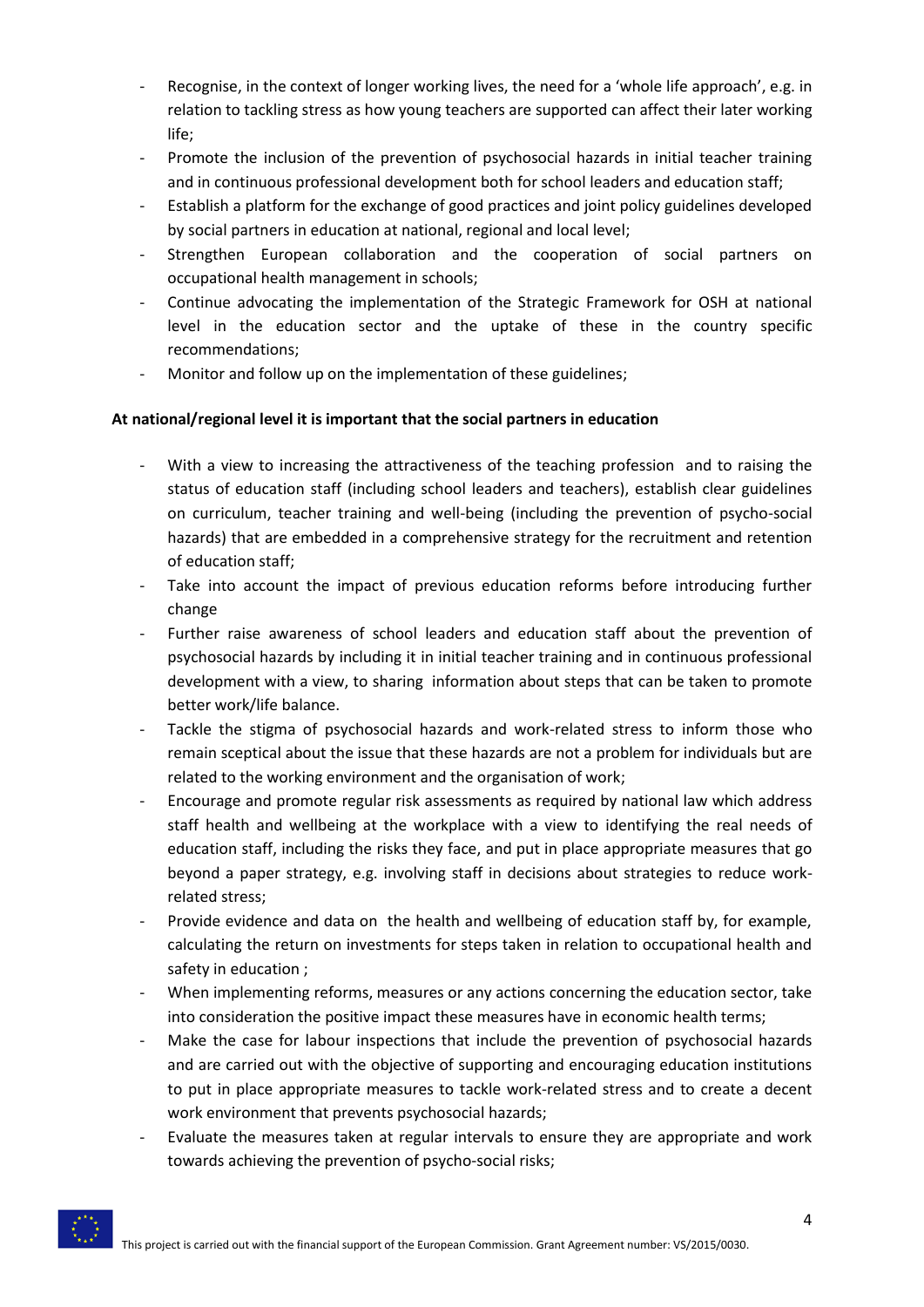- Encourage the development of national guidelines on concrete measures and steps to take to prevent and resolve psychosocial hazards, such as work-related stress in education institutions;
- Ensure that national committees for occupational health and safety include psychosocial hazards in the work programme and actively focus on the prevention of work-related stress;
- Focus on the process of achieving healthy and safe workplaces and seek to promote reasonable steps that can be achieved through joint social partner action and can be celebrated by all stakeholders involved;
- Promote a positive work culture both regarding reasonable expectations within the education system and education institutions and regarding the role of education staff;
- Encourage action at national level to support teachers, school leaders and other education staff in their professional development (including initial teacher training and continuous professional development) to include the prevention of psychosocial risks in their training in connection with occupational health and safety training and other relevant areas such as inclusion, special needs education, etc.;
- Engage all education stakeholders in a mentoring strategy and review the strategy at regular intervals;
- Promote the establishment of systems providing support for education staff returning to work after a period of long-term sick leave;
- Provide time and cooperation incentives for personnel support and establish multiprofessional support teams embedded in the national/regional health programmes;
- Identify and apply for appropriate European, national and regional funding opportunities to sustainably support the work in this field at education institution level;

## **At local (education institution) level it is important that social partners in education**

- Carry out risk assessments as required by law at regular intervals for each workplace that include psycho-social risks and ensure their follow-up through feedback and the development of appropriate measures with a view to reducing and preferably eliminating the risks;
- Promote an open-minded and team spirit culture among colleagues (e.g. through team teaching, cooperative learning and/or peer review) that allows signs of work-related stress and psychosocial hazards to be recognised and acknowledged at an early stage and seeks to positively respond to any concerns about well-being;
- Allow for and make use of exchanges on staff health and well-being, both in a formal setting (e.g. official health reporting procedures or a talk between school leader and staff) and in an informal setting (e.g. a chat among colleagues) with a view to promoting a positive culture of trust and fairness among and between staff and school leadership that allows for feedback and to trigger ownership of the prevention of psychosocial risks;
- Develop different ways of showing that staff are appreciated, both collective and individual.
- Provide opportunities for teachers to exchange their professional experience and views in a relaxed atmosphere, e.g. by setting aside time and/or providing rooms for this purpose;
- Encourage the development of a code of conduct for and with the whole school community (involving school leaders, teachers, students and parents) setting out clear expectations and roles for students, education staff, school leaders and parents based on mutual respect;
- Develop a pedagogical reference guide for the prevention of psychosocial risks, including specific areas such as special needs and teacher training;